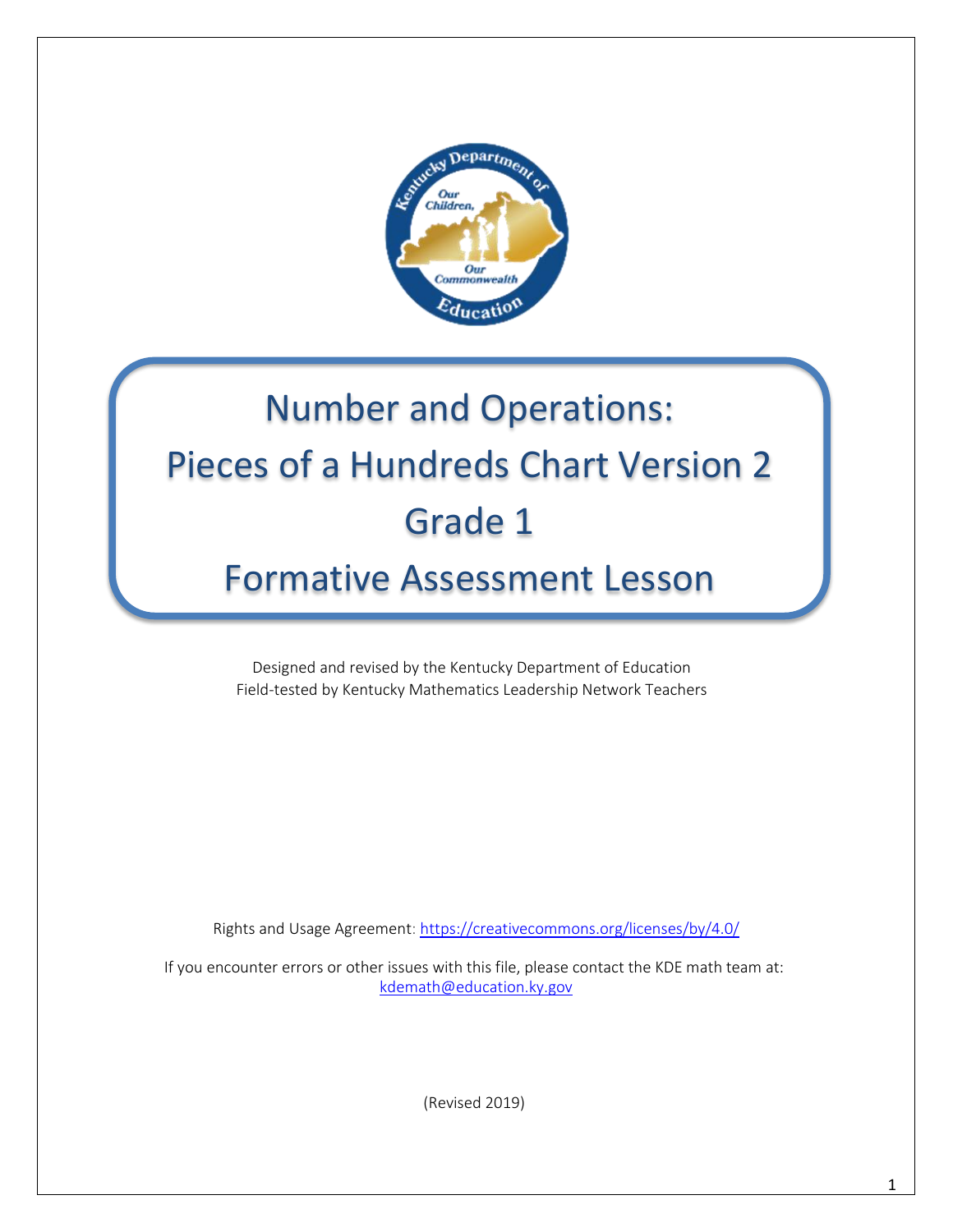### **Place Value (Pieces of the Bottom-up hundred chart) Version 2 Grade 1**

This Formative Assessment Lesson (FAL) is designed to be part of an instructional unit. This task should be implemented approximately two-thirds of the way through the instructional unit. The results of this task should be used to inform the instruction that will take place for the remainder of

#### **Mathematical goals** your unit.

This lesson is intended to help you assess how well students are able to count from any number and recognize patterns on the 100 chart that will help them to count on or back. This formative assessment lesson will utilize a bottom-up hundred chart so students make connections with language and directionality that captures what is happening to the quantity of the numbers i.e. going up on the chart, the value of the number increases. This is a conceptual connection for all students but certainly can avoid confusion for English Language learners (J. Bay-Williams and G. Fletcher, 2017). It will also help you to assess how well they write numbers between 1 and 100. It will help you to identify students who have the following difficulties:

- Recognizing patterns on the bottom-up hundred chart.
- Counting on or back from a given number.

**Note:** This FAL should be used after multiple experiences with the bottom-up hundred chart. This FAL was inspired from the work of Bay-Williams, J. and Fletcher, G. (2017) NCTM Teaching Children Mathematics: A Bottom-Up Hundred Chart? Vol. 24, No. 3

#### **Kentucky Academic Standards**

**This lesson involves mathematical content and practice standards from across the grade, with emphasis on:**

KY.1.NBT.1 Count and represent numbers. a. Count forward to and backward from 120, starting at any number less than 120. b. In this range, read and write numerals and represent a number of objects with a written numeral. **MP.2, MP.5, MP.8**

**This lesson involves a range of Standards for Mathematical Practice, with emphasis on:**

- **2. Reason abstractly and quantitatively.**
- **5. Use appropriate tools strategically.**
- **8. Look for and express regularity in repeated reasoning.**

#### **Introduction**

This lesson is structured in the following way:

- Before the lesson, students work individually on an assessment task that is designed to reveal their current understandings and difficulties. You then review their work and create questions for students to answer in order to improve their solutions.
- Students work with a partner on collaborative discussion tasks to place cards with numerals onto a section taken from a bottom-up hundred chart. Throughout their work, students justify and explain their decisions to their peers.
- Students return to their original assessment tasks, and try to improve their own responses.

#### **Materials required**

Each student will need:

Two copies of the assessment task *Torn Bottom-up hundred chart*.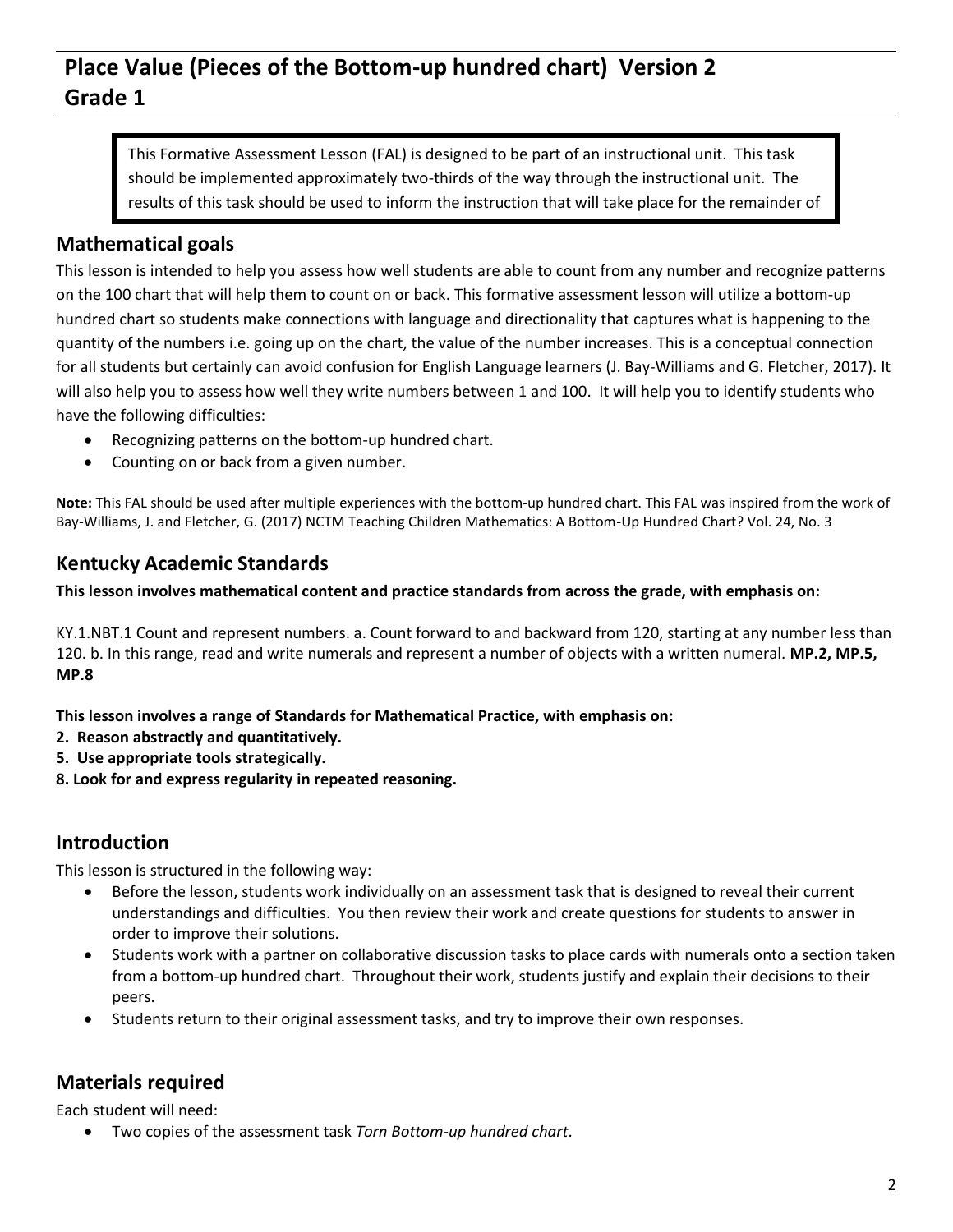Each partner group will need the following resources:

- Place Card A with Card Set A
- Place Card B with Card Set B
- Place Card C with Card Set C
- Place Card D with Card Set D
- Bottom-Up hundred charts on hand for partners that need more support

#### **Time needed**

Approximately 15 minutes before the lesson (for the individual assessment task), one 40 minute lesson, and 15 minutes for a follow-up lesson (for students to revisit individual assessment task). Timings given are only approximate. All students need not complete all sets of cards activities. Exact timings will depend on the needs of the class.

#### **Before the Lesson**

#### **Assessment task: Torn Bottom-up hundred chart (15 minutes)**

Have students do this task individually in class a day or more before the formative assessment lesson. This will give you an opportunity to assess the work, and to find out the kinds of difficulties students have with it. You will be able to target your help more effectively in the follow-up lesson. Depending on your class you can have them do it all at once or in small groups (they should still work individually.)

#### **Framing the pre-assessment:**

Give each student a copy of the assessment task *Torn Bottom-up hundred chart.*



**Teacher says:** *Today we are going to work on a task using a bottom-up hundred chart. This task is to help me see ways that I can help you if you are having any problems with place value. If you are not sure about all of your answers, it is okay. We are going to do an activity that will help you improve.* You will write *the missing numbers in the white spaces of the torn bottom-up hundred charts.*

It is important that the students are allowed to answer the questions without your assistance, as far as possible.

Students should not worry too much if they do not understand or cannot do everything, because in the next lesson they will engage in a similar task, which should help them. Explain to students that by the end of the next lesson, they should expect to answer questions such as these confidently. This is their goal.

#### **Assessing students' responses**

Collect students' responses to the task. Make notes about what their work reveals about their current levels of understanding, and their different problem solving approaches. Partner students with others who displayed similar errors/misconceptions on the pre-assessment task.

We suggest that you do not score student's work. The research shows that this will be counterproductive, as it will encourage students to compare their scores, and will distract their attention from what they can do to improve their mathematics.

Instead, help students to make further progress by summarizing their difficulties as a series of questions. Some questions on the following page may serve as examples. These questions have been drawn from commonly identified student misconceptions.

We suggest that you write a list of your own questions, based on your students' work, using, but not limited to the ideas that follow. You may choose to write questions on each student's work. If you do not have time to do this, select a few questions that will be of help to the majority of students. These can be written on the board at the end of the lesson before the students are given the post assessment task.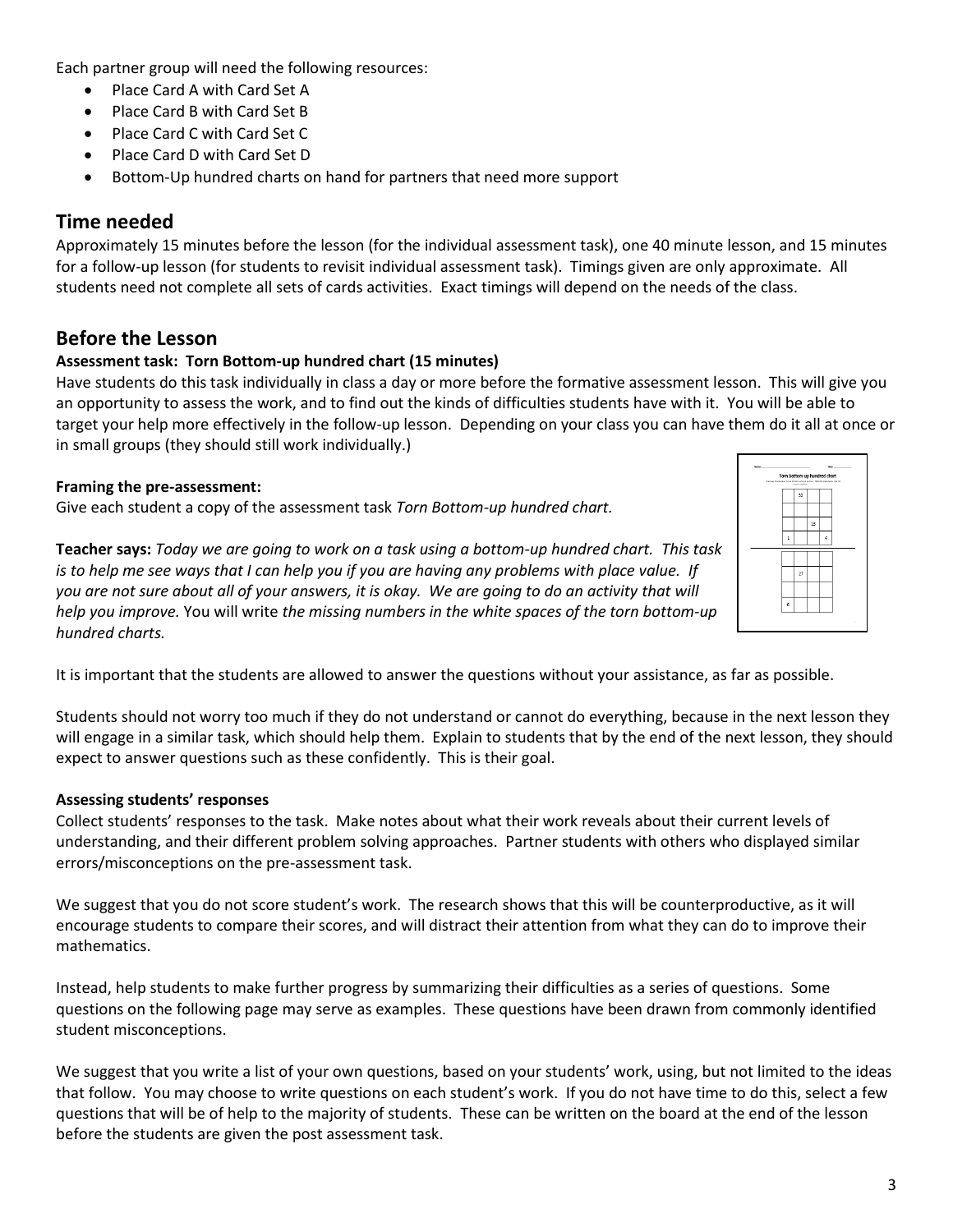The solution to all these difficulties is not to identify the patterns for the students, but rather to allow them to explore and discover various patterns of the bottom-up hundred chart.

Below is a list of common issues and questions/prompts that may be written on individual tasks or asked during the collaborative activity to help students clarify and extend their thinking.

| <b>Common Issues:</b>                                  |                                  |          |          | <b>Suggested questions and prompts:</b>                                                                                                                                                                                                                                                                                        |
|--------------------------------------------------------|----------------------------------|----------|----------|--------------------------------------------------------------------------------------------------------------------------------------------------------------------------------------------------------------------------------------------------------------------------------------------------------------------------------|
| Students are placing cards incorrectly.                |                                  |          |          | Why did you put that card here?<br>Think about our hundreds chart, how is each row<br>organized?<br>-- You may even want to carry a bottom-up<br>hundred chart with you to allow students a<br>resource when questioning.<br>How is the bottom-up hundred chart the same or<br>different to other hundred charts we have used? |
| Students place inverse numbers incorrectly (e.g. 31 in |                                  |          |          | Point to one of the numbers and have student<br>$\bullet$                                                                                                                                                                                                                                                                      |
|                                                        | the place of 13 and vice versa.) |          |          | explain why they put that number there.<br>How does this number compare to the numbers<br>$\bullet$<br>around it?<br>What does this digit represent? (wanting<br>students to identify place value 10s and 1s)                                                                                                                  |
| When going down to the next line, students write the   |                                  |          |          | What would go into the spaces between the<br>$\bullet$                                                                                                                                                                                                                                                                         |
| number that comes next.                                |                                  |          |          | number that is already there and the one that                                                                                                                                                                                                                                                                                  |
| 37<br>33                                               | 38<br>34                         | 39<br>35 | 40<br>36 | you wrote?<br>What are some of the patterns you notice in a                                                                                                                                                                                                                                                                    |
|                                                        |                                  |          |          | bottom-up hundred chart?<br>Why did you put that card here?<br>---- You may even want to carry a bottom-up<br>hundred chart with you to allow students a<br>resource when questioning.                                                                                                                                         |
|                                                        |                                  |          |          | $\bullet$                                                                                                                                                                                                                                                                                                                      |
|                                                        |                                  |          |          |                                                                                                                                                                                                                                                                                                                                |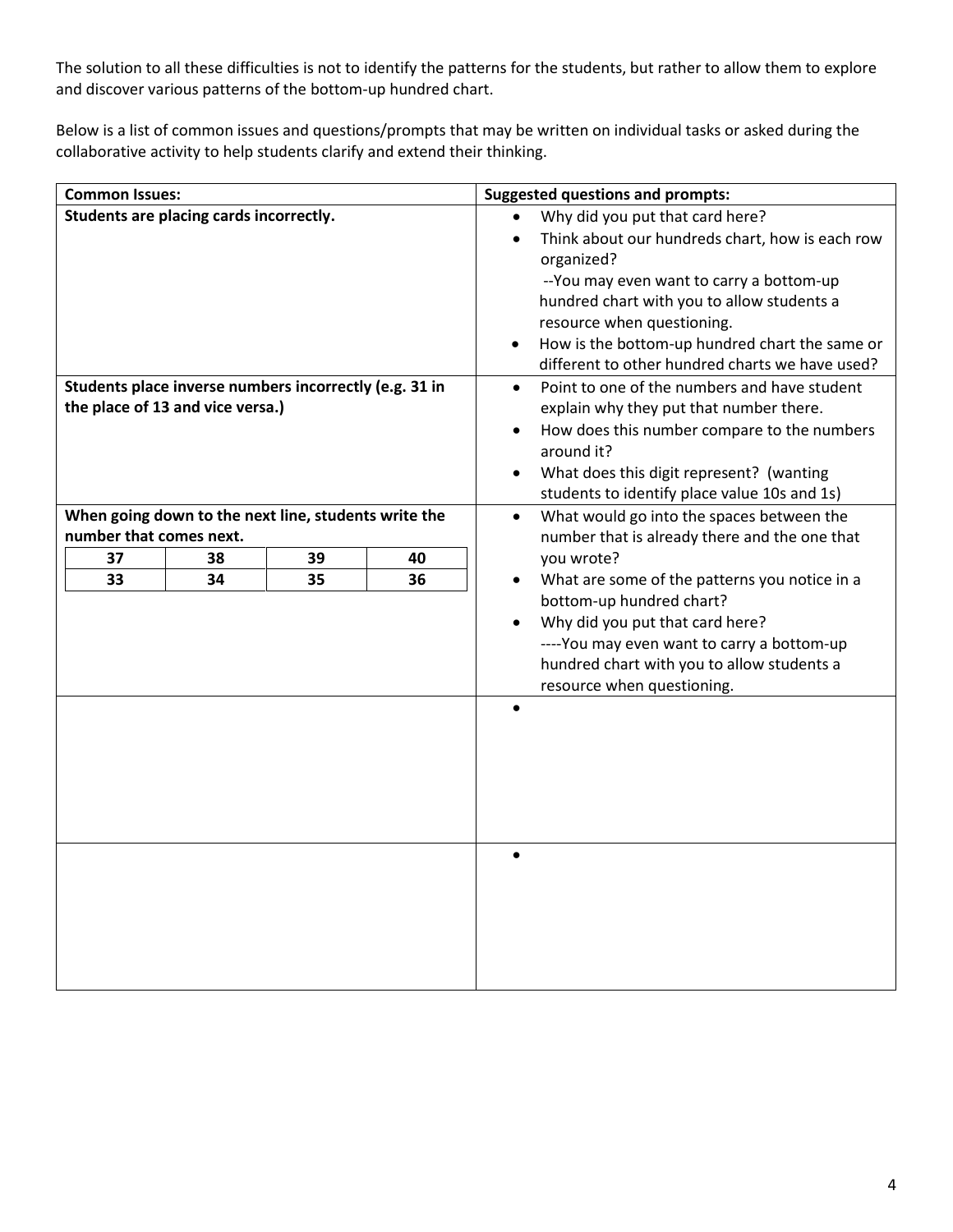#### **Suggested lesson outline**

#### **Whole Class Introduction (10 minutes)**

**Teacher says:** *Today we are going to do some more work with pieces of a bottom-up hundred chart (Project this chart on the board). Some numbers fell off of my chart. How can we determine which numbers are missing and where they should be placed? Share with your shoulder partner your reasoning for how you will determine where the numbers go.*

| 35 | 37 |       | 39 |
|----|----|-------|----|
| 25 | 27 |       | 29 |
|    |    | 17 18 |    |
|    |    |       |    |

Listen as students share their reasoning and select a few to share whole group. Be careful not to reveal too much information and reteach the concept. The purpose is to generate student thinking before the collaborative activity.

#### **Collaborative Activity: Placing Card set onto torn bottom-up hundred chart**

Strategically partner students based on pre-assessment data. Partner students with others who display similar errors/misconceptions on the pre-assessment task. While this may seem counterintuitive, this will allow each student to more confidently share their thinking. This may result in partnering students who were very successful together, those who did fairly well together, and those who did not do very well together.

Introduce the lesson carefully, **teacher says:** *I want you to work in partners. Take turns placing a numeral card onto the piece of the bottom-up hundred chart. Each time you do this, explain your thinking clearly to your partner. If your partner disagrees with your placement then challenge him or her to explain why. It is important that you both understand why each card is placed where it is. There is a lot of work to do today and you may not all finish. The important thing is to learn something new, so take your time.*

Give each partners Place Card A and Card Set A.

Your tasks during the partner work are to make a note of student approaches to the task, and to support student problem solving. As you monitor the work, listen to the discussion and help students to look for patterns and generalizations.

#### **Make a note of student approaches to the task**

You can then use this information to focus a whole-class discussion towards the end of the lesson. In particular, notice any common mistakes. For example, students may consistently try to place numbers in counting order without noticing that some of the numbers will not show on their section of the chart.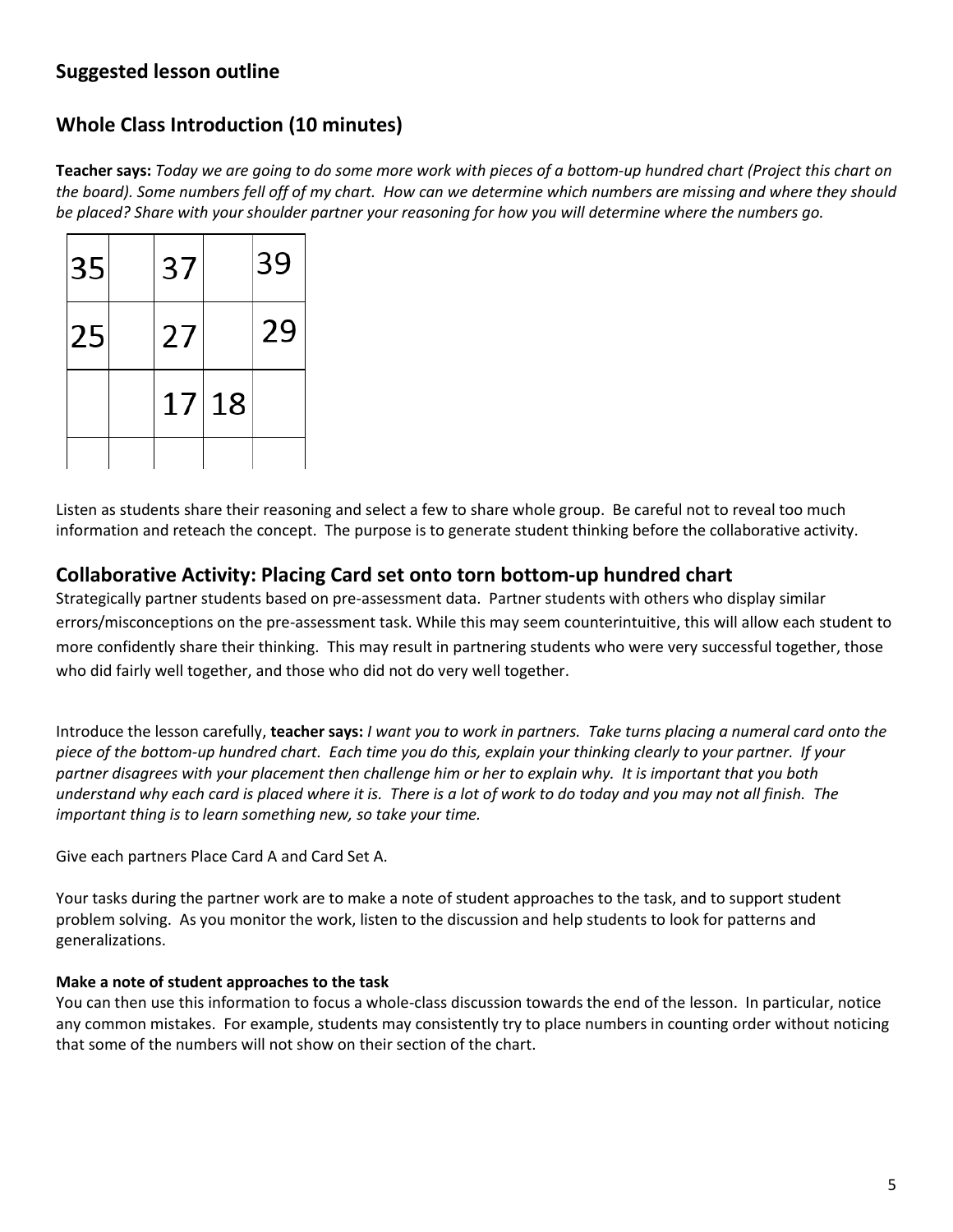#### **Support student problem solving**

Try not to make suggestions that move students toward a particular approach to the task. Instead, ask questions to help students clarify their thinking. Encourage students to use each other as a resource for learning.

If one student has placed a particular card on the chart, challenge their partner to provide an explanation.

If you find students have difficulty articulating their decisions, then you may want to use the questions from the *Common Issues* table to support your questioning.

If the whole class is struggling on the same issue, then you may want to write a couple of questions on the board and organize a whole class discussion.

#### **Place** *Card Set B*

As students finish with matching Card Set A and can explain their thinking, collect Card Set A and give that pair Place Card B and Card Set B. This set provides students with a bit less structure in placing the numerals.

As you monitor the work, listen to the discussion and help students to look for patterns and generalizations. The following patterns may be noticed:

- *Students observe that the numbers in vertical lines have the same digit in the ones place and one ten more or one ten less in the tens place.*
- *Students observe that numbers in horizontal lines have the same digit in the tens place and one more or one less in the ones place.*
- *Students observe that diagonally the digits in each place either rise or fall depending on the direction.*

#### **Place** *Card Set C*

As students finish with matching Card Set B and can explain their thinking, collect Card Set B and give that pair Place Card C. **HAVE STUDENTS COMPLETE THEIR PUZZLES BY WRITING IN THEIR RESPONSES FIRST**. When they have completed this, give them Card Set C to see if their responses match.

#### *Place Card Set D*

As students finish with matching Card Set C and can explain their thinking, collect Card Set C and give that pair Place Card D. **HAVE STUDENTS COMPLETE THEIR PUZZLES BY WRITING IN THEIR RESPONSES FIRST.** When they have completed this, give them Card Set D to see if their responses match.

#### **Taking two class periods to complete all activities**

If you have to divide the lesson into two class periods, you may want to have a way for students to save the work they have done with the place card sets. You may have each pair tape the cards down with on their place cards. You may choose to have them do this even if you are not dividing up the class period just to use as a visual during the class discussion.

#### **Sharing Work (10 minutes)**

As students get as far as they can with matching the card sets, allow pairs to compare their matches to other pairs. Students are permitted to ask questions and make changes to their original work. This strategy can be used for time management so the teacher can work more closely with individual partner groups.

#### **Extension activities**

Give students who finish quickly a blank Place Card and a blank Card Set so they can make their own bottom-up hundred chart puzzle. These blanks are provided.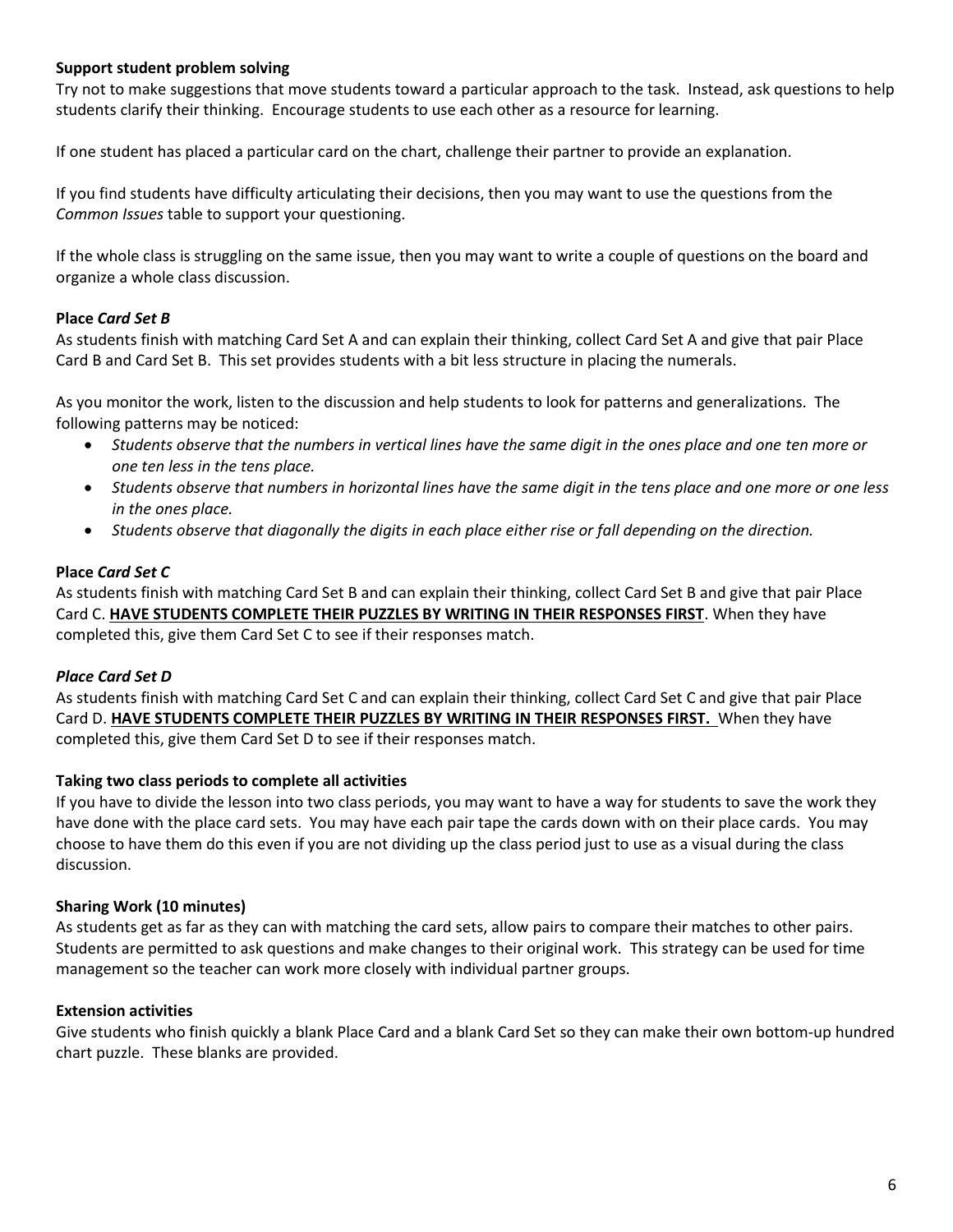#### **Whole-class discussion (10 minutes)**

Conclude the lesson by discussing and generalizing what has been learned. The generalization involves first extending what has been learned to new examples, and then examining some of the conclusions students came up with. Allow pairs to bring up some of their work samples and share their thinking. Possibly display a Place Card Mat and discuss how cards were placed in the open spots.

#### **Ask students:**

- *Why did you decide to place that card there?*
- *What clues did you use to help you in your decision?*
- *Is there another card that could go there?*
- *What was difficult about this task? Why?*
- *What was easy about this task? Why?*

#### **Improving individual solutions to the assessment task (10 minutes)**

Give the students a new copy of the original task, *Torn Bottom-up Hundred Chart.*

**Teacher says:** *Think about what you have learned during this lesson. Using what you have learned try to improve your work.*

To focus your students, refer to the common issues chart. Use the questions which reflect the greatest need(s) of your students. You may choose to share these aloud with the whole group, ask them of individuals as you move around the room, or work with small groups.

This lesson format was designed from the Classroom Challenge Lessons intended for students in grades 6 through 12 from th[e Math Assessment Project.](http://map.mathshell.org/materials/lessons.php?taskid=488&subpage=problem) It was inspired from the work of Bay-Williams, J. and Fletcher, G. (2017) NCTM Teaching Children Mathematics: *A Bottom-Up Hundred Chart?* Vol. 24, No. 3.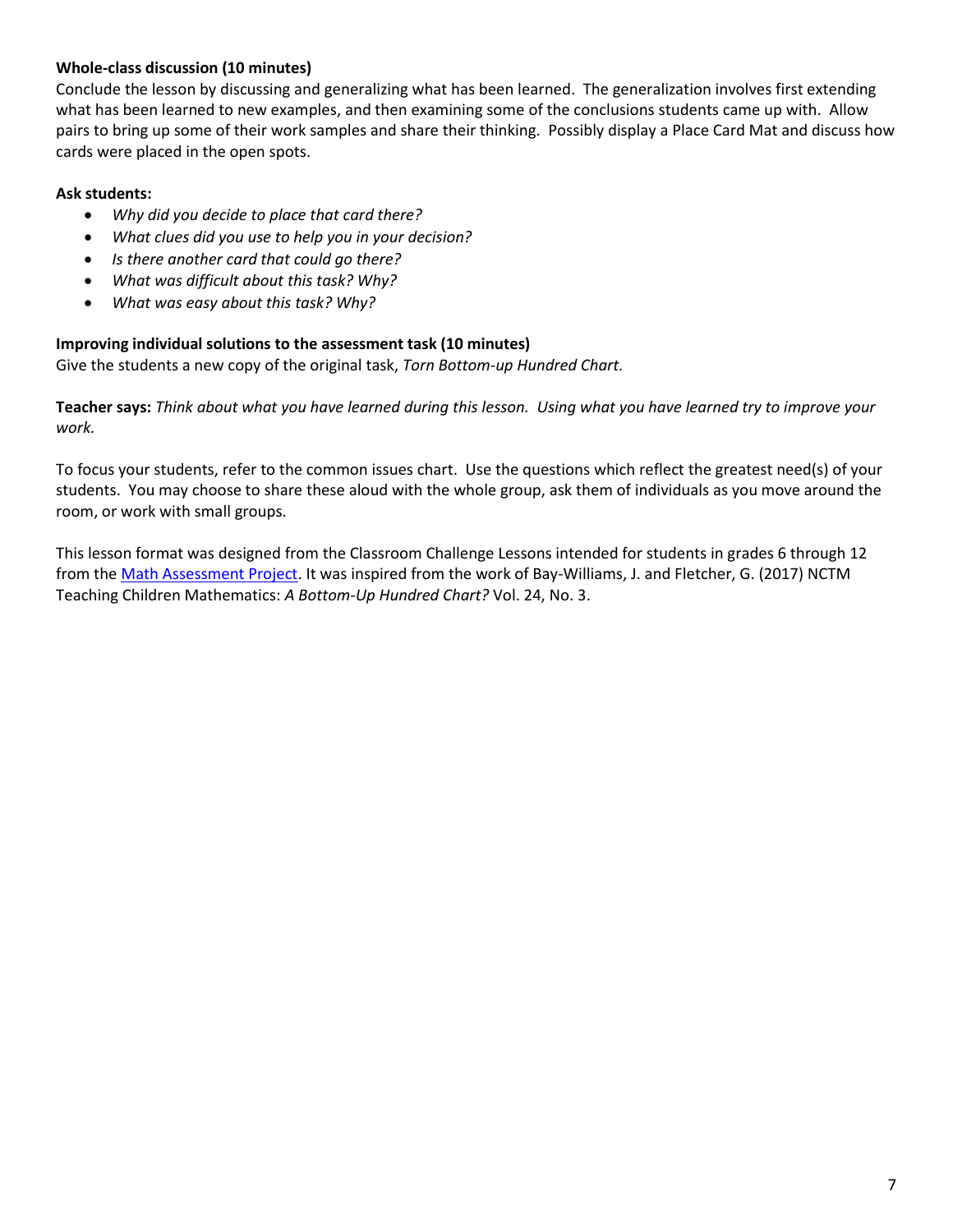# **Torn Bottom-up hundred chart**

 These are chunks taken from a bottom-up hundred chart. Fill in the empty boxes with the correct numbers.

|             | 32 |    |   |
|-------------|----|----|---|
|             |    |    |   |
|             |    | 13 |   |
| $\mathbf 1$ |    |    | 4 |

|   | 27 |  |
|---|----|--|
|   |    |  |
| 6 |    |  |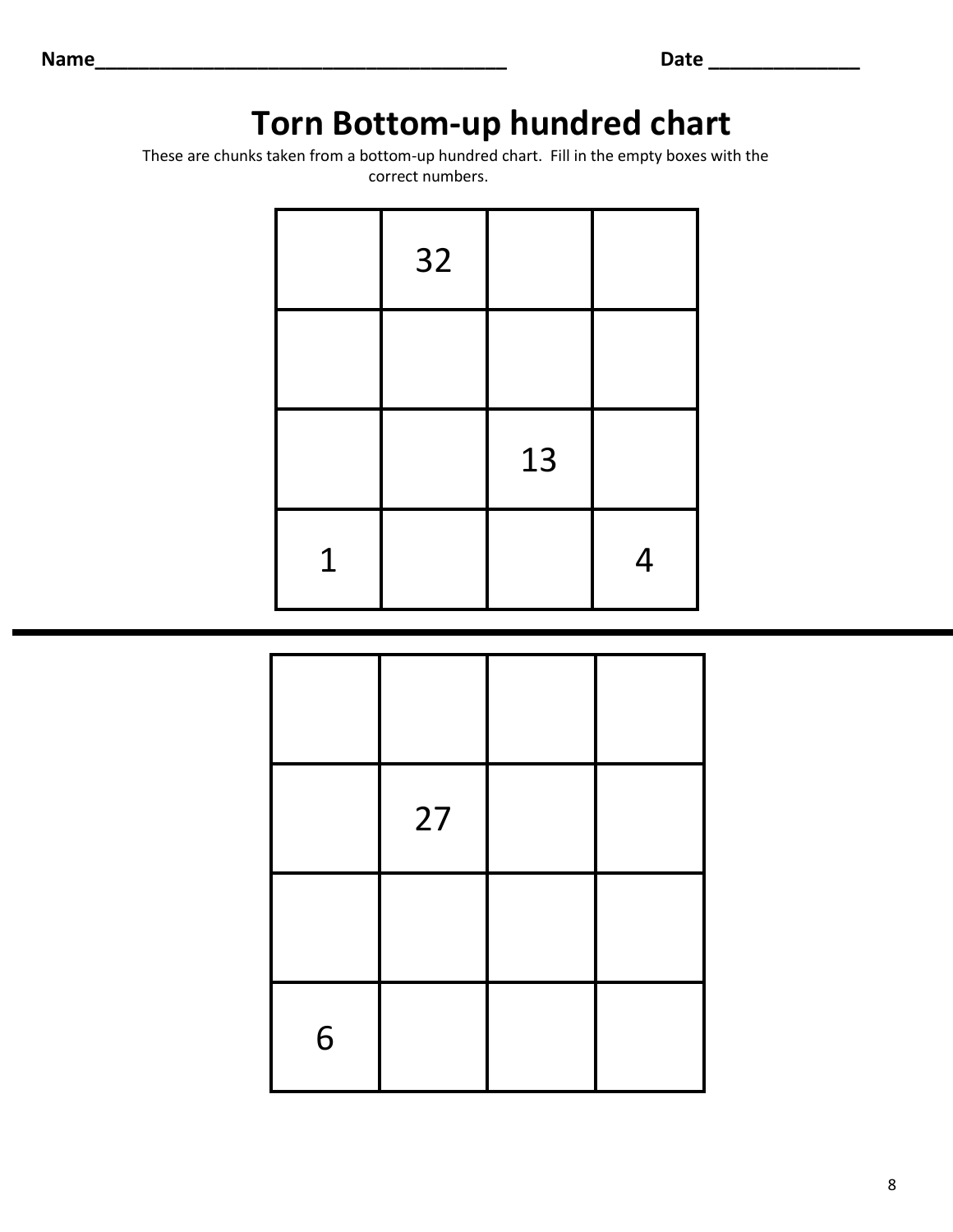|    |    | 34 |
|----|----|----|
| 22 |    |    |
|    | 13 |    |
|    |    |    |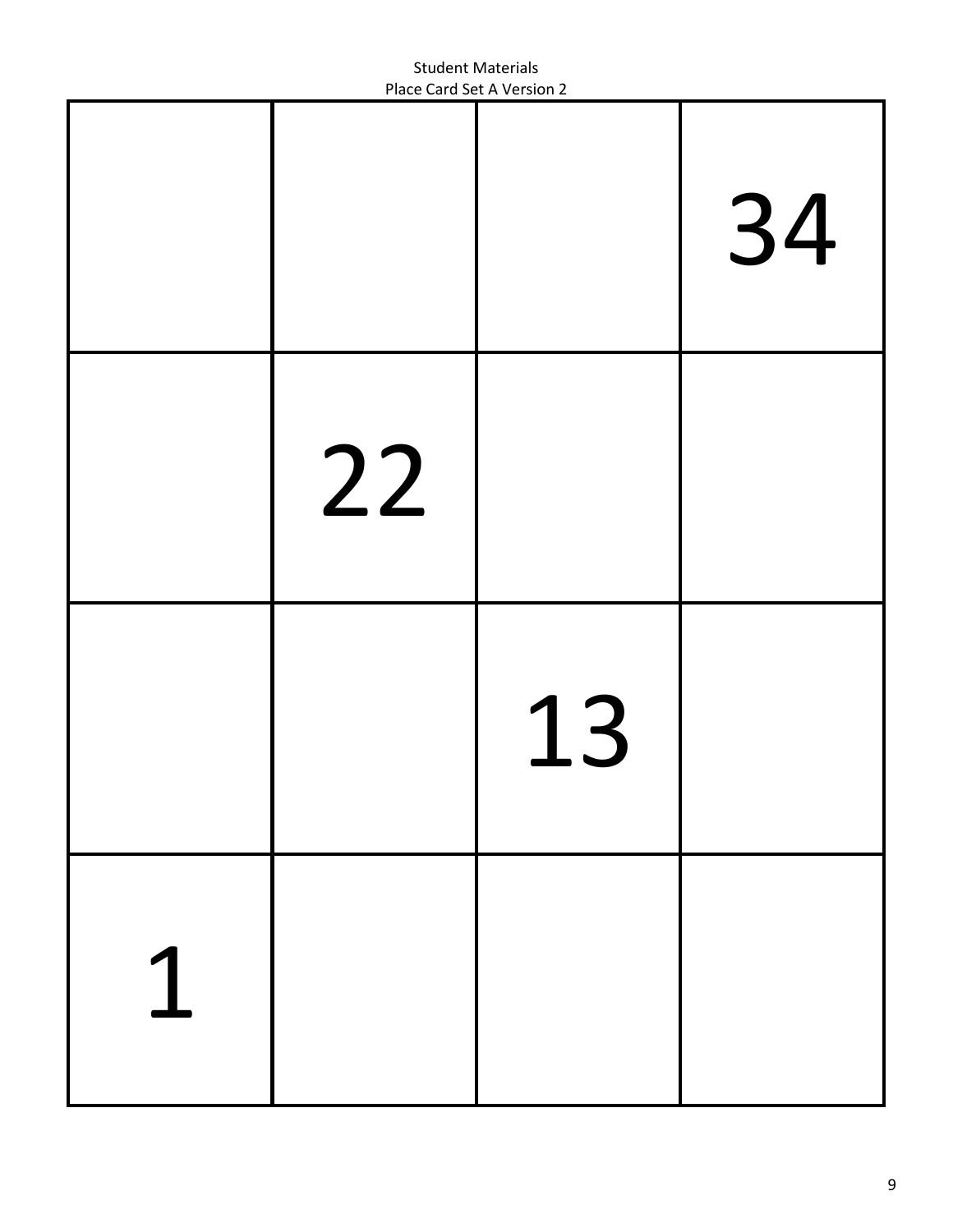|    | 79 |  |
|----|----|--|
|    |    |  |
| 57 |    |  |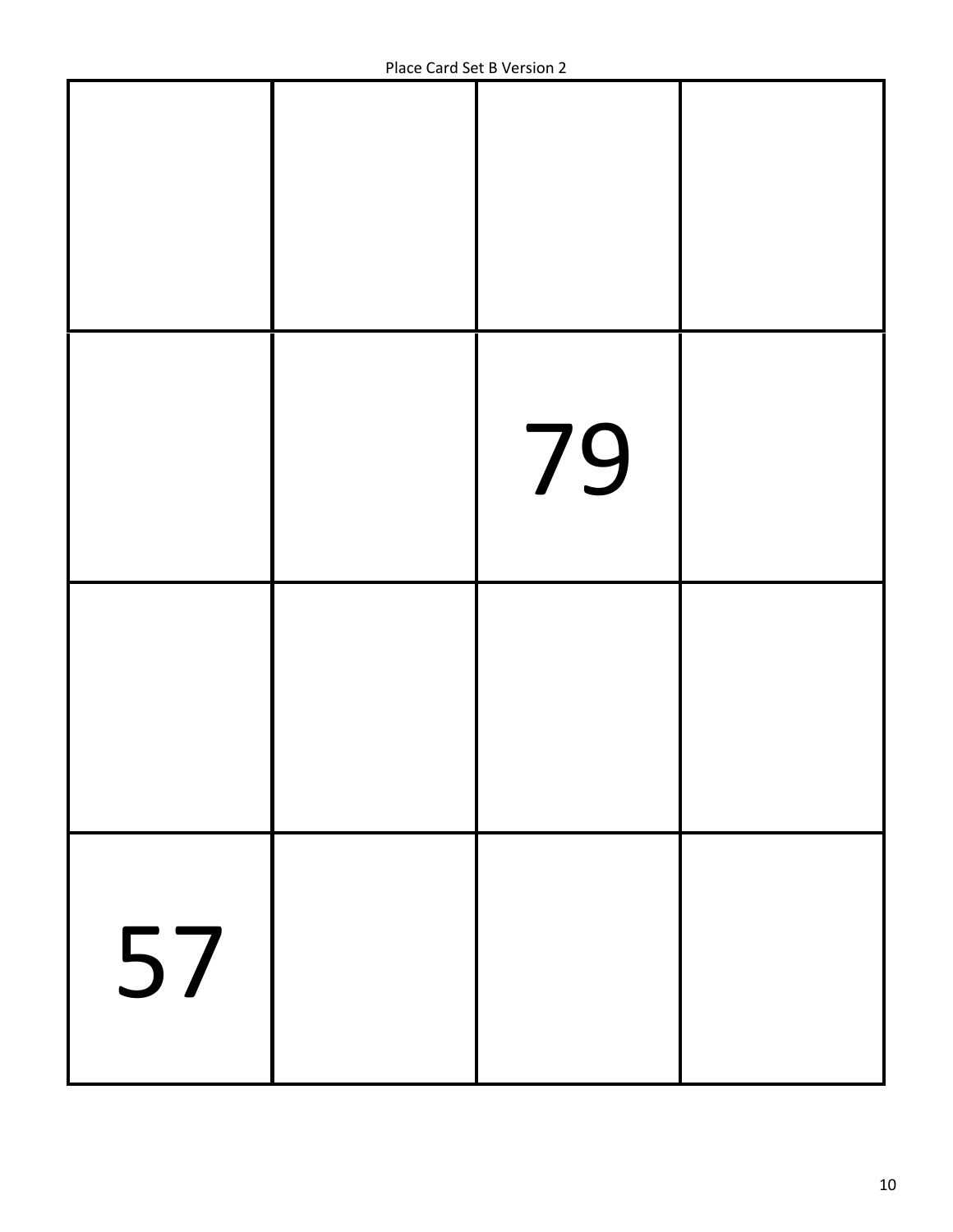| 57 |    |
|----|----|
|    |    |
|    | 39 |
|    |    |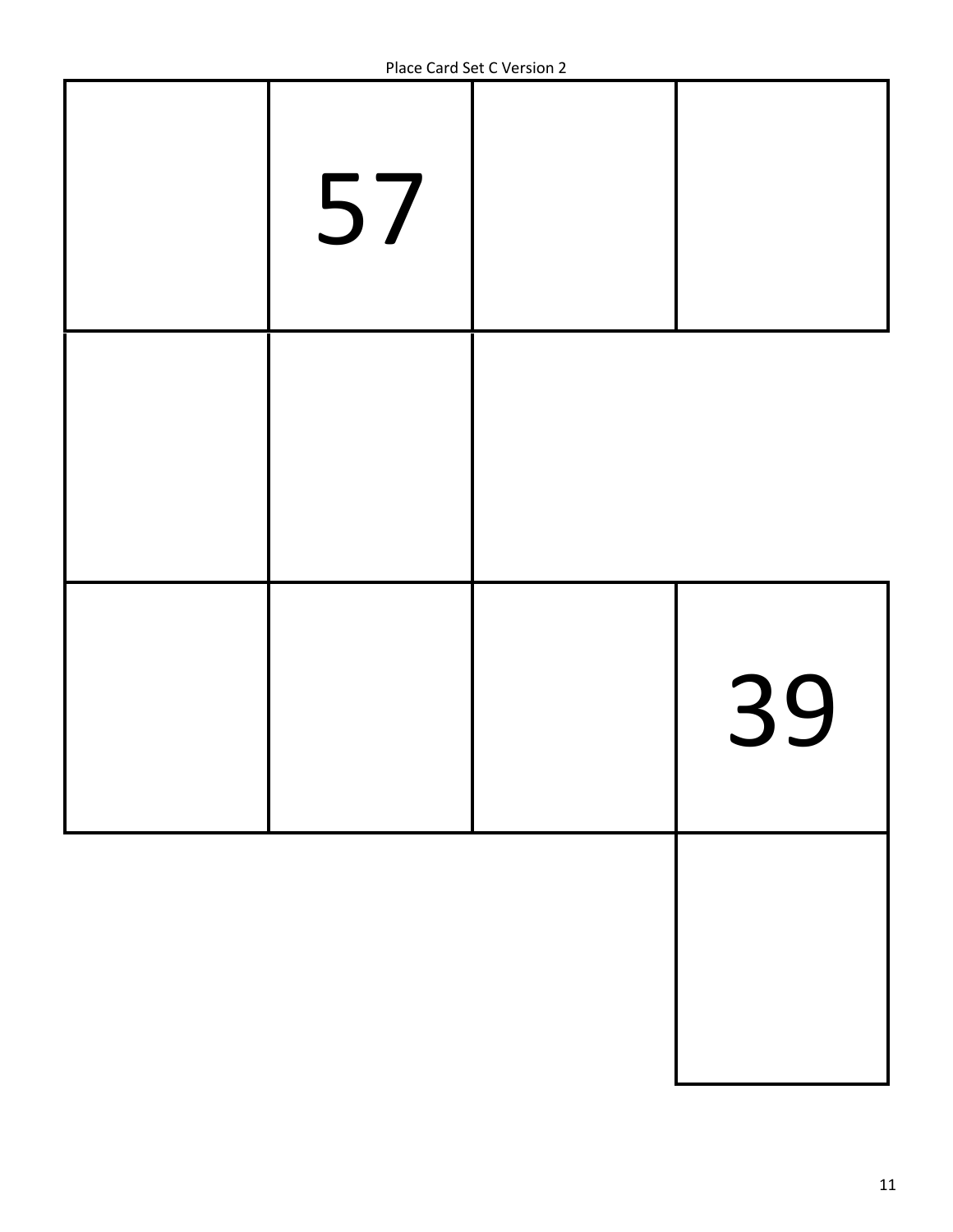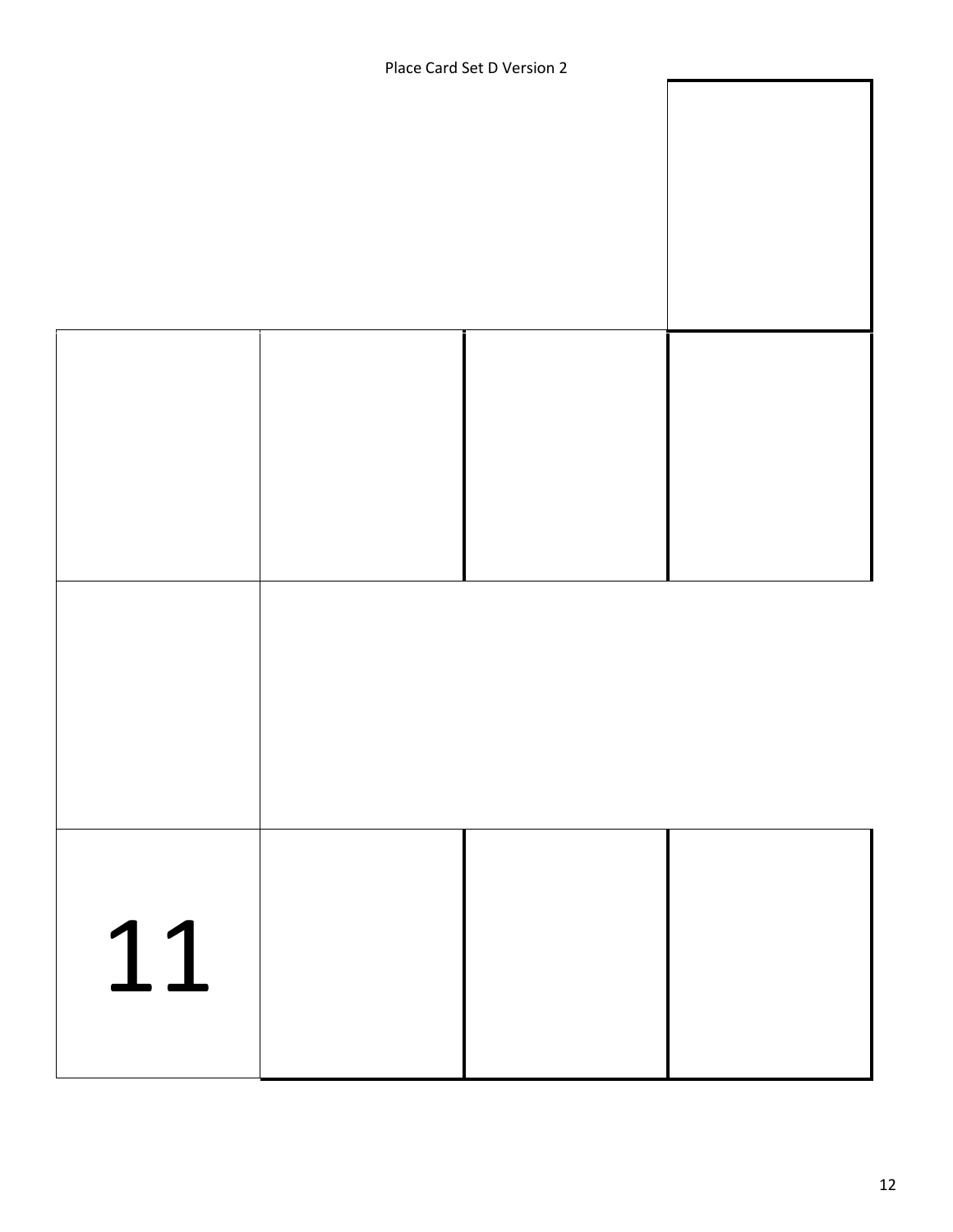| $\overline{5}$ | $\boldsymbol{\mathscr{N}}$ | $\prec$    |                  |
|----------------|----------------------------|------------|------------------|
| Card Set A     | Card Set A                 | Card Set A | Card Set A       |
| Card Set A     | 12<br>Card Set A           | Card Set A | 14<br>Card Set A |
| 21             | 20                         | 23         | 24               |
| Card Set A     | Card Set A                 | Card Set A | Card Set A       |
| 31             | 32                         | 33         | 25               |
| Card Set A     | Card Set A                 | Card Set A | Card Set A       |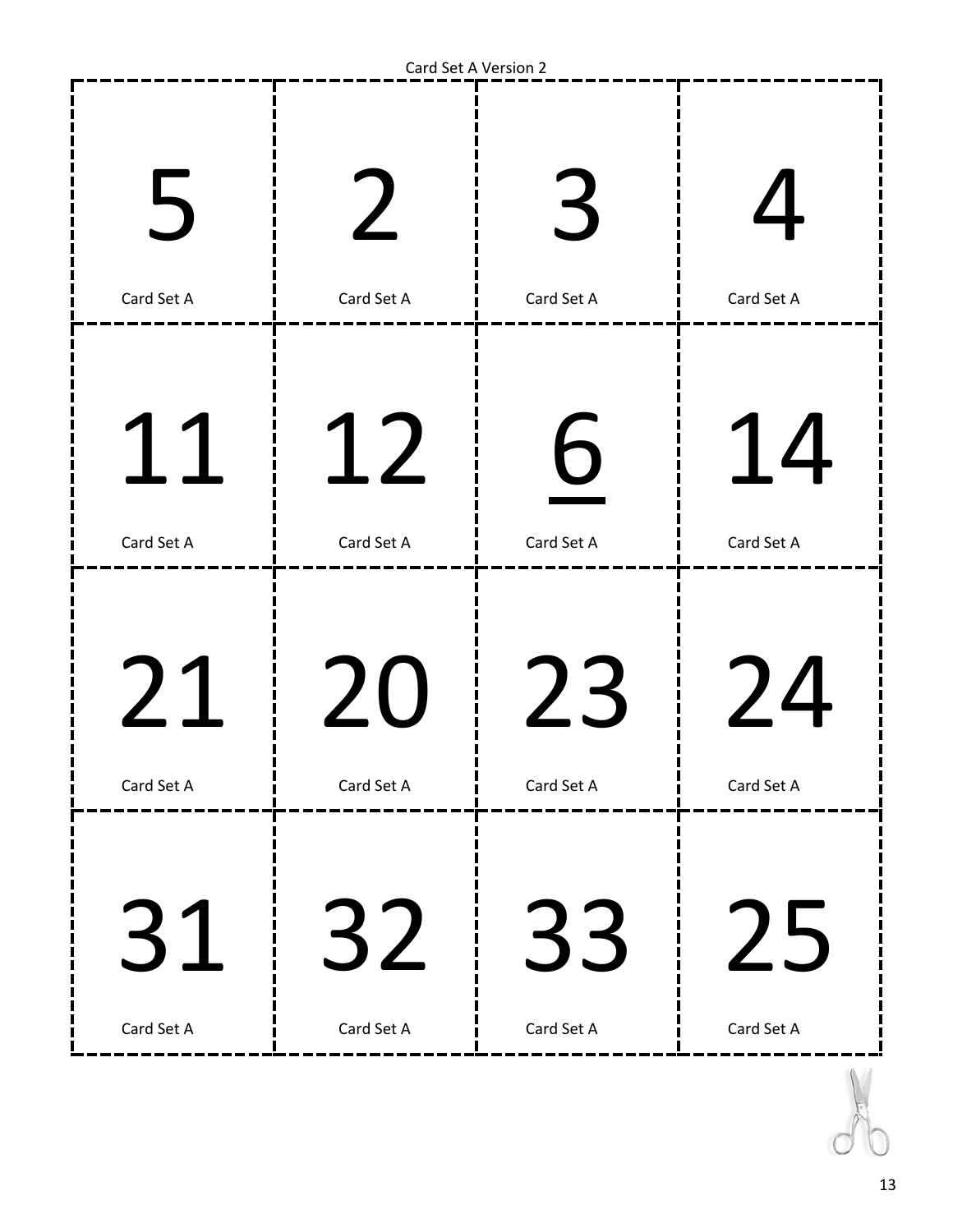| 61         | 58         | 59         | 60         |
|------------|------------|------------|------------|
| Card Set B | Card Set B | Card Set B | Card Set B |
| 67         | 68         | 69         | 70         |
| Card Set B | Card Set B | Card Set B | Card Set B |
| 77         | 78         | 50         | 80         |
| Card Set B | Card Set B | Card Set B | Card Set B |
| 87         | 88         | 89         | 90         |
| Card Set B | Card Set B | Card Set B | Card Set B |

------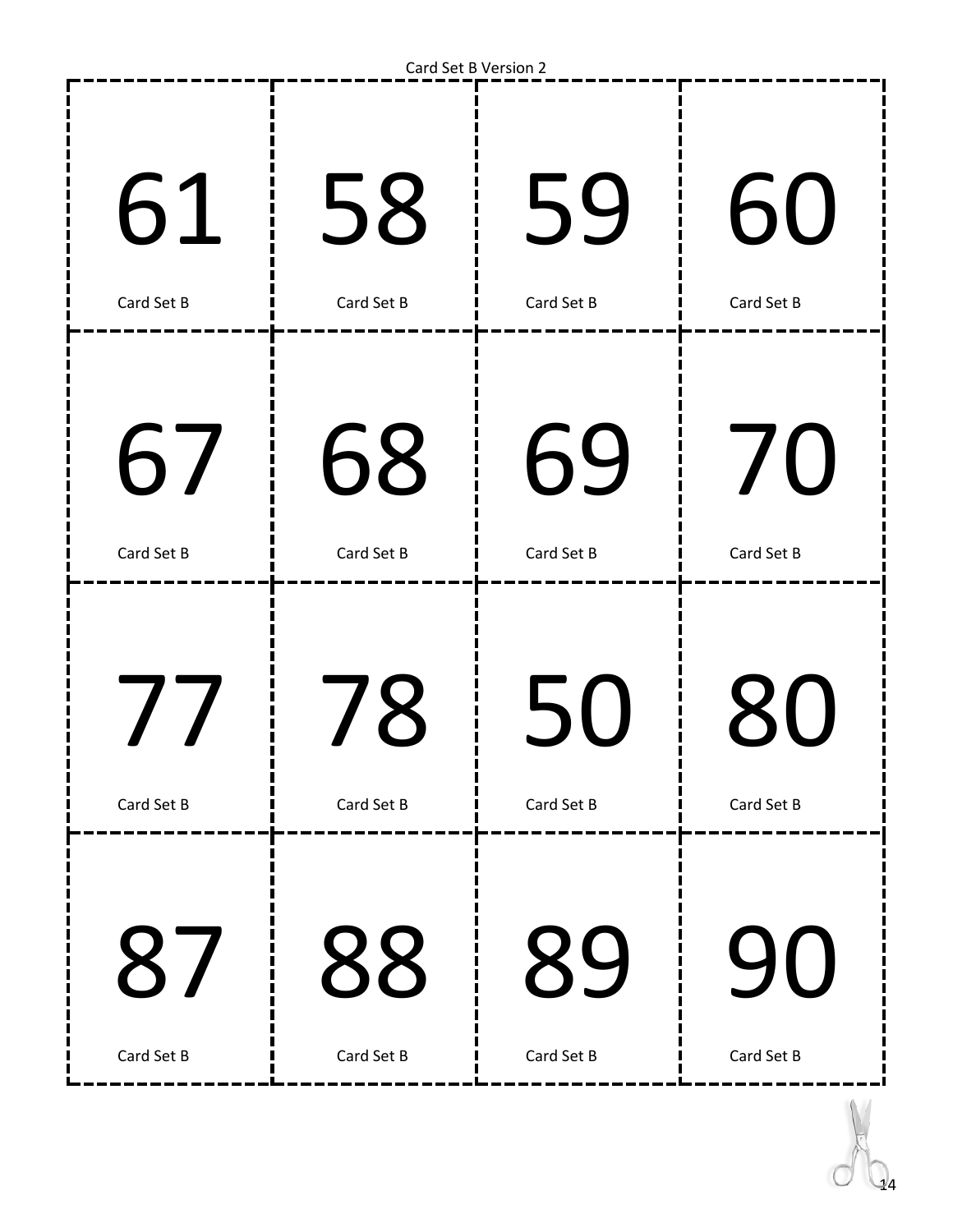. . . . . . . . . . . <u>.</u> . .

--------

| 37               | 38         | 57         | 46         |
|------------------|------------|------------|------------|
| Card Set C       | Card Set C | Card Set C | Card Set C |
| 47               | 56         | 58         | 59         |
| Card Set C       | Card Set C | Card Set C | Card Set C |
| 74<br>Card Set C |            |            |            |
| 36               |            |            |            |

Card Set C

п Ĩ.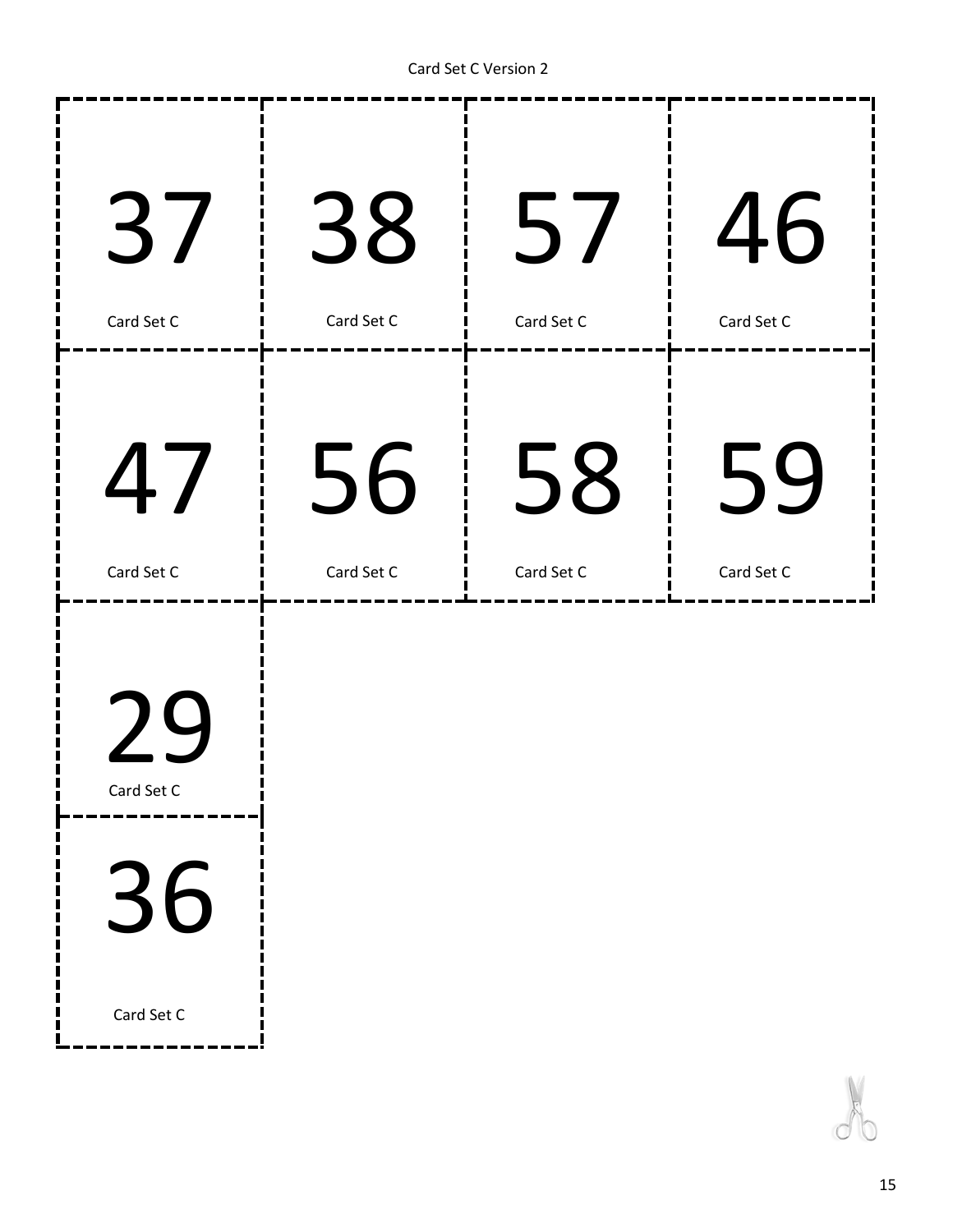Card Set D Version 2



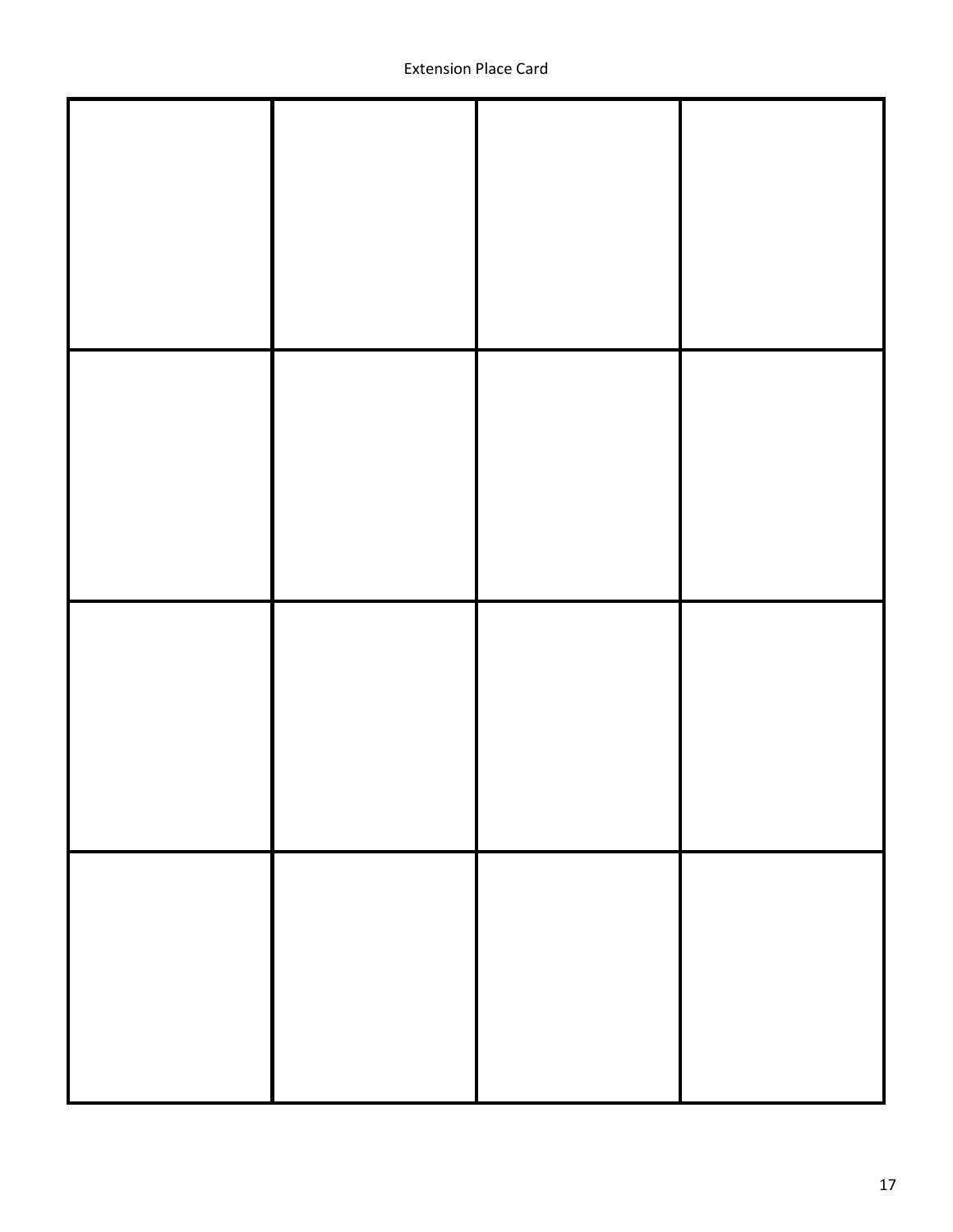#### Extension Card Set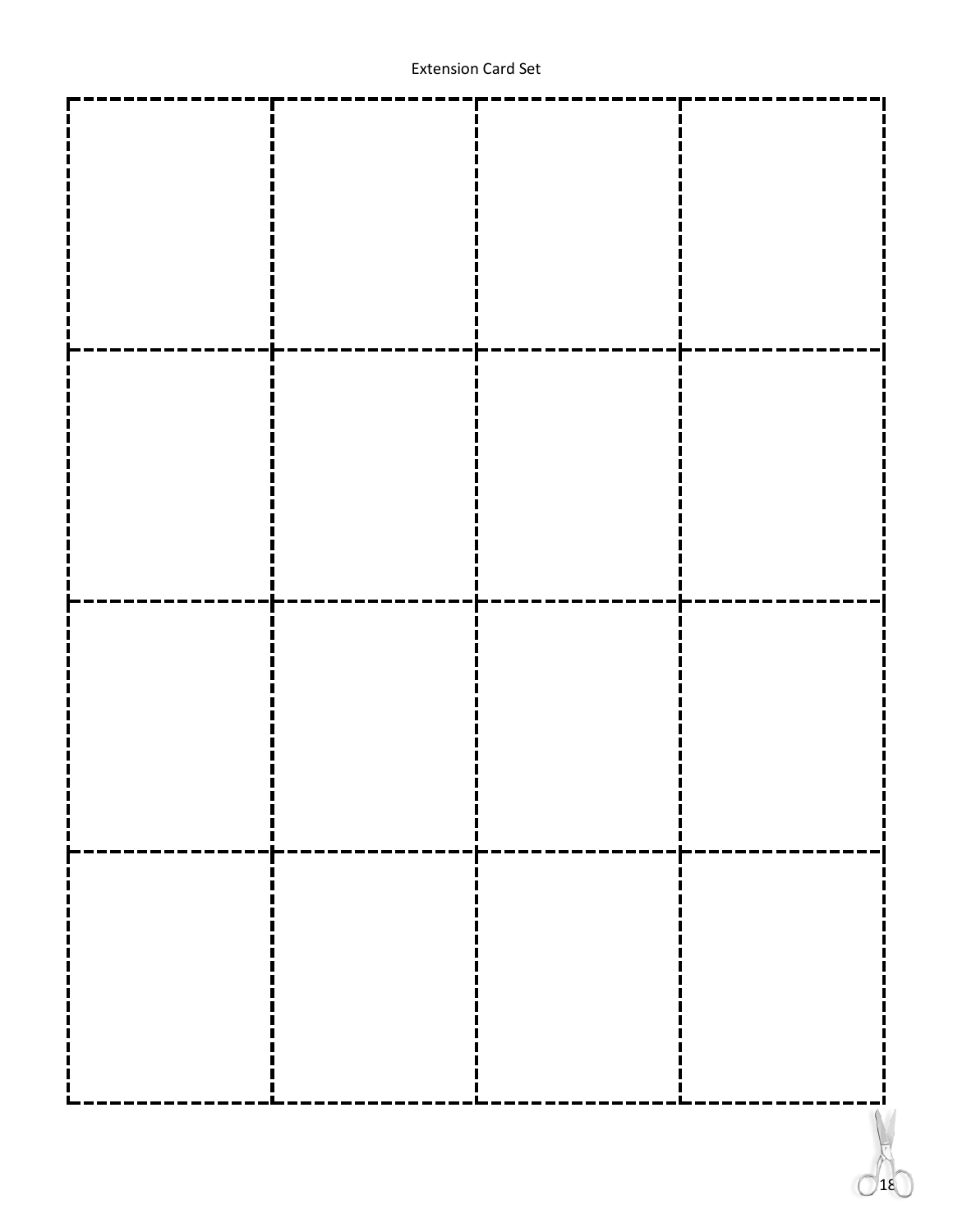## **Bottom-up Hundred Chart**

| Name_        |                         |                         |                         |    |                 |                         |    |                  |            |
|--------------|-------------------------|-------------------------|-------------------------|----|-----------------|-------------------------|----|------------------|------------|
| 91           | 92                      | 93                      | 94                      | 95 | 96              | 97                      | 98 | 99               | <b>100</b> |
| 81           | 82                      | 83                      | 84                      | 85 | 86              | 87                      | 88 | 89               | 90         |
| 71           | 72                      | 73                      | 74                      | 75 | 76              | 77                      | 78 | 79               | 80         |
| 61           | 62                      | 63                      | 64                      | 65 | 66              | 67                      | 68 | 69               | 70         |
| 51           | 52                      | 53                      | 54                      | 55 | 56              | 57                      | 58 | 59               | 60         |
| 41           | 42                      | 43                      | 44                      | 45 | 46              | 47                      | 48 | 49               | 50         |
| 31           | 32                      | 33                      | 34                      | 35 | 36              | 37                      | 38 | 39               | 40         |
| 21           | 22                      | 23                      | 24                      | 25 | 26              | 27                      | 28 | 29               | 30         |
| 11           | 12                      | 13                      | 14                      | 15 | 16              | 17                      | 18 | 19               | 20         |
| $\mathbf{1}$ | $\overline{\mathbf{2}}$ | $\overline{\mathbf{3}}$ | $\overline{\mathbf{4}}$ | 5  | $6\phantom{1}6$ | $\overline{\mathbf{z}}$ | 8  | $\boldsymbol{9}$ | 10         |